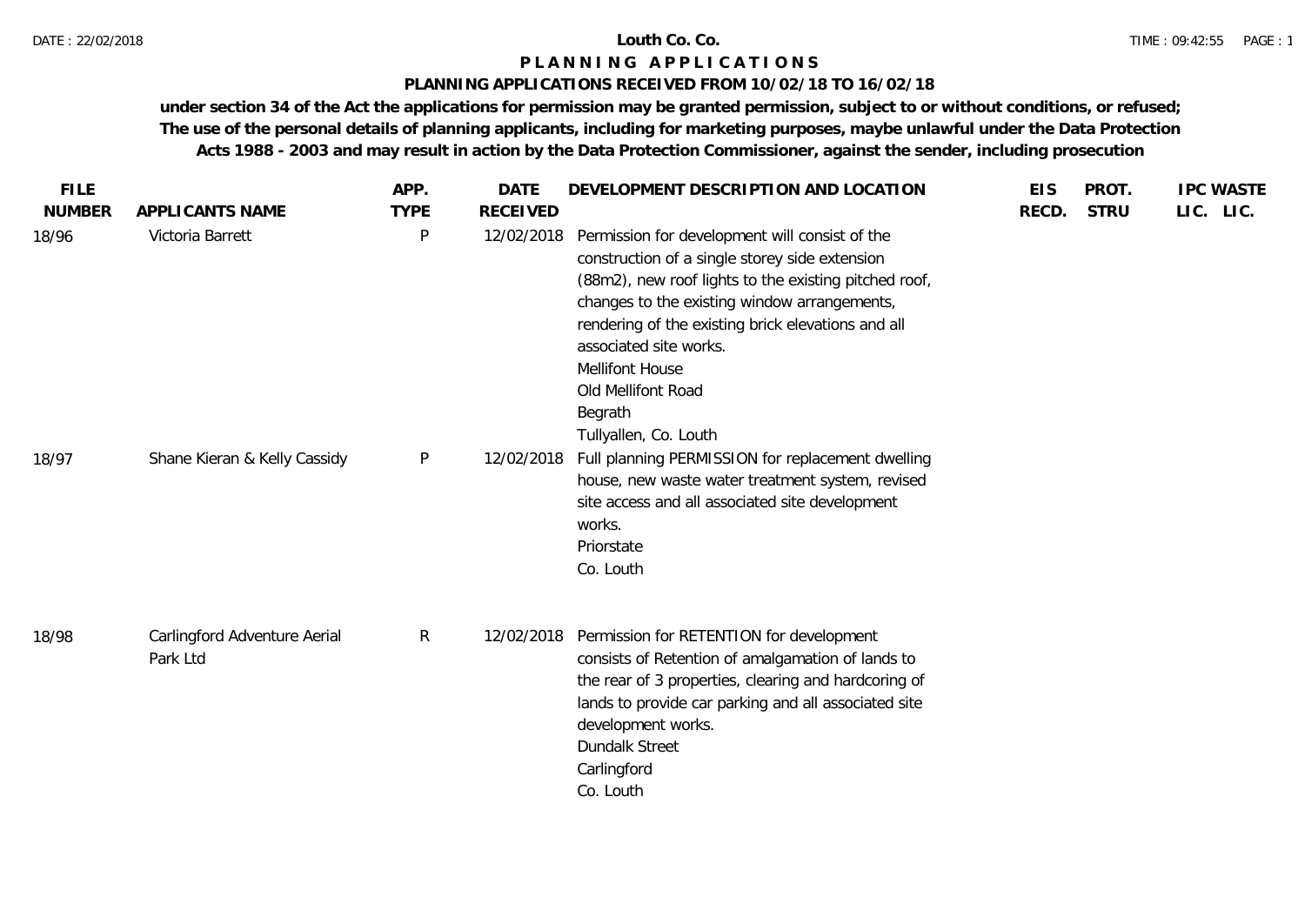### **PLANNING APPLICATIONS RECEIVED FROM 10/02/18 TO 16/02/18**

| <b>FILE</b><br><b>NUMBER</b> | APPLICANTS NAME          | APP.<br><b>TYPE</b> | <b>DATE</b><br><b>RECEIVED</b> | DEVELOPMENT DESCRIPTION AND LOCATION                                                                                                                                                                                                                                                           | <b>EIS</b><br>RECD. | PROT.<br><b>STRU</b> | <b>IPC WASTE</b><br>LIC. LIC. |
|------------------------------|--------------------------|---------------------|--------------------------------|------------------------------------------------------------------------------------------------------------------------------------------------------------------------------------------------------------------------------------------------------------------------------------------------|---------------------|----------------------|-------------------------------|
| 18/99                        | Christine Kerley         | $\mathsf{P}$        | 12/02/2018                     | PERMISSION for development consists of Relocation<br>of entrance to existing dwelling house and<br>amendments to existing site boundaries previously<br>granted permission under planning ref no: 03/1573<br>and all associated site development works.<br>Corrakit<br>Omeath<br>Co. Louth     |                     |                      |                               |
| 18/100                       | Gerard & Brian Melia     | P                   | 12/02/2018                     | PERMISSION for development will consist of a new<br>cubicle shed with underground effluent storage tanks<br>and 2 no. concrete walled silage pits with<br>underground silage effluent collection tank and all<br>associated site development works.<br>Charlestown<br>Tallanstown<br>Co. Louth |                     |                      |                               |
| 18/101                       | Thomas & Concepta Clarke | $\mathsf{P}$        | 12/02/2018                     | PERMISSION for alterations and extensions to<br>existing dwelling house and all associated site<br>development works. Works to include single storey<br>extension to rear of dwelling.<br>2 Priorland Grove<br>Dundalk<br>Co. Louth                                                            |                     |                      |                               |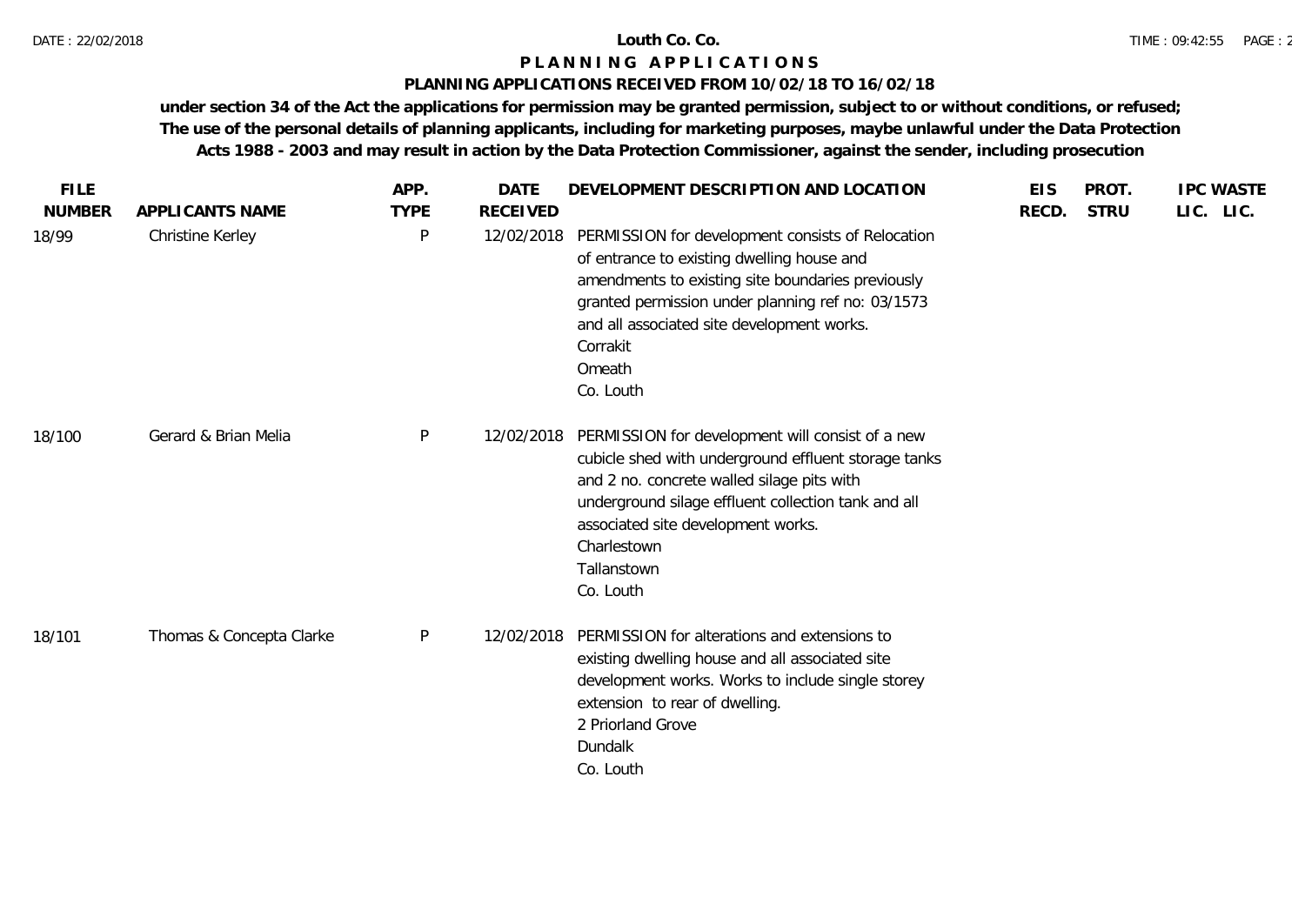### **PLANNING APPLICATIONS RECEIVED FROM 10/02/18 TO 16/02/18**

| FILE.         |                       | APP.        | DATE            | DEVELOPMENT DESCRIPTION AND LOCATION                                                                                                                                                                                                                          | <b>EIS</b> | PROT.       | <b>IPC WASTE</b> |
|---------------|-----------------------|-------------|-----------------|---------------------------------------------------------------------------------------------------------------------------------------------------------------------------------------------------------------------------------------------------------------|------------|-------------|------------------|
| <b>NUMBER</b> | APPLICANTS NAME       | <b>TYPE</b> | <b>RECEIVED</b> |                                                                                                                                                                                                                                                               | RECD.      | <b>STRU</b> | LIC. LIC.        |
| 18/102        | Tony Kierans Ltd      | P           | 12/02/2018      | PERMISSION for development consisting of a rear<br>extension to existing warehouse.<br>Tony Keirans Ltd,<br>Unit 2, Coes Road,<br>Dundalk,<br>Co. Louth                                                                                                       |            |             |                  |
| 18/103        | Robert & Shona Wasson | P           | 13/02/2018      | PERMISSION to construct a revised single-storey<br>dwelling and associated site works in-lieu of the<br>previous approved two-storey house and garage<br>(Planning reference No.15837) on a site.<br>Yellow Gap<br>Drogheda Road<br>Termonfeckin<br>Co. Louth |            |             |                  |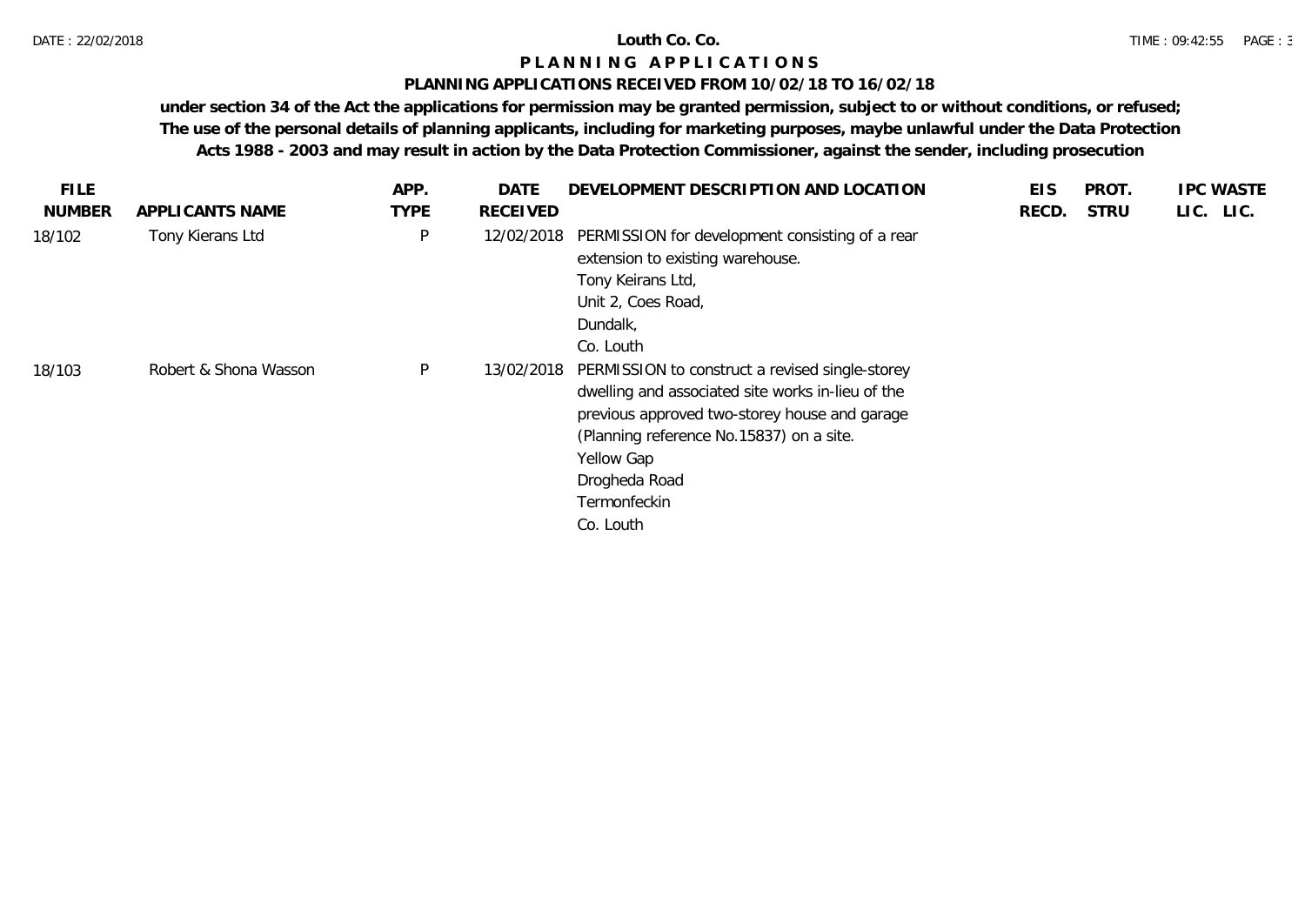#### DATE : 22/02/2018 **Louth Co. Co.**

#### **P L A N N I N G A P P L I C A T I O N S**

### **PLANNING APPLICATIONS RECEIVED FROM 10/02/18 TO 16/02/18**

| <b>STRU</b><br>LIC. LIC. |
|--------------------------|
|                          |
|                          |
|                          |
|                          |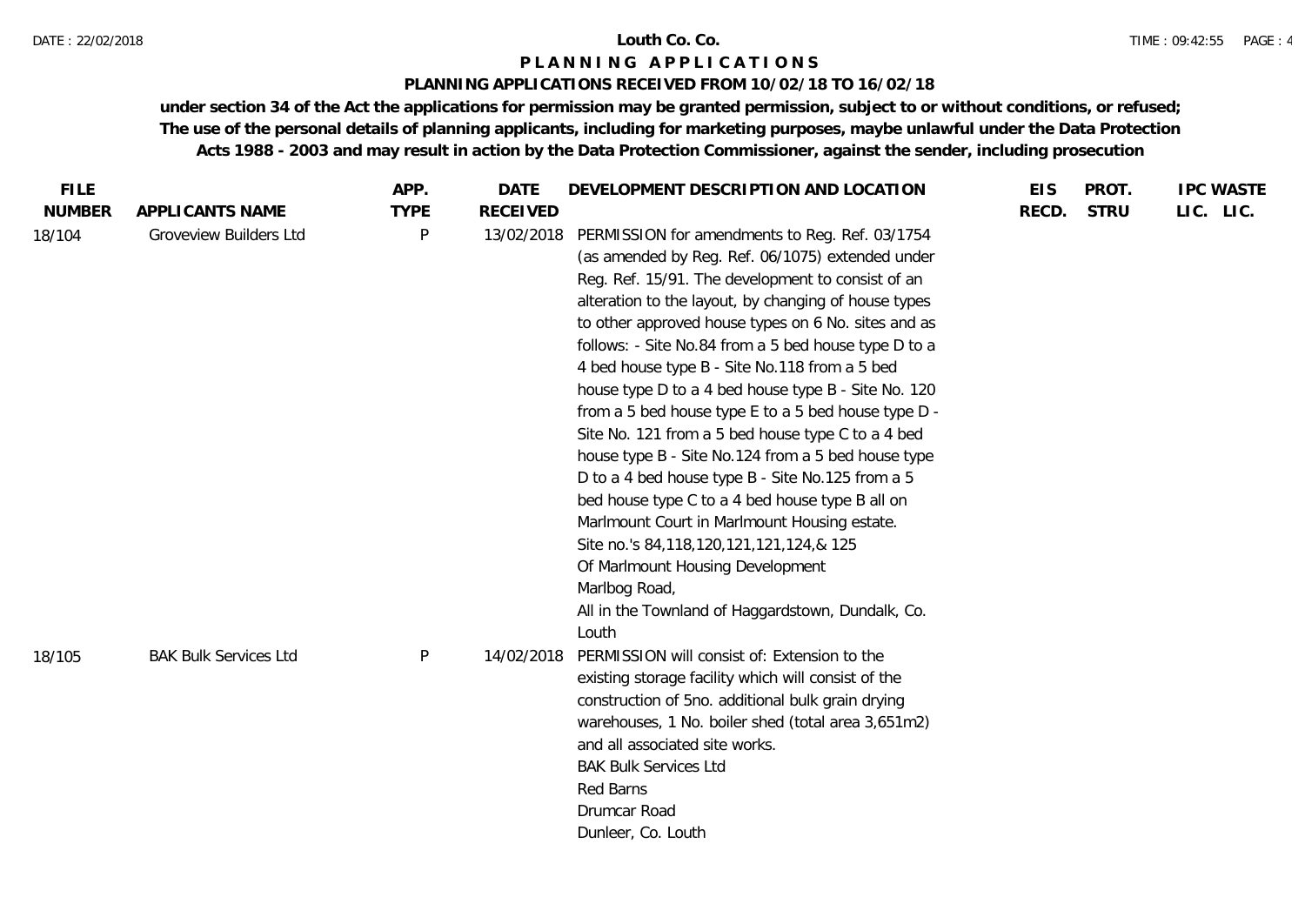## **PLANNING APPLICATIONS RECEIVED FROM 10/02/18 TO 16/02/18**

| <b>FILE</b>   |                     | APP.         | <b>DATE</b>     | DEVELOPMENT DESCRIPTION AND LOCATION                                                                                                                                                                                                                                                                                                                                                                                              | <b>EIS</b> | PROT.       | <b>IPC WASTE</b> |
|---------------|---------------------|--------------|-----------------|-----------------------------------------------------------------------------------------------------------------------------------------------------------------------------------------------------------------------------------------------------------------------------------------------------------------------------------------------------------------------------------------------------------------------------------|------------|-------------|------------------|
| <b>NUMBER</b> | APPLICANTS NAME     | <b>TYPE</b>  | <b>RECEIVED</b> |                                                                                                                                                                                                                                                                                                                                                                                                                                   | RECD.      | <b>STRU</b> | LIC. LIC.        |
| 18/106        | <b>Boyle Sports</b> | P            | 14/02/2018      | PERMISSION for a change of use of an existing retail<br>/ storage unit to betting office, consolidation of new<br>betting office area with the existing adjoining betting<br>office, alterations to access to existing office<br>accommodation above, various elevational changes,<br>first floor extension to rear, new signage and all<br>associated site development works.<br>No. 04 & 05 North Quay<br>Drogheda<br>Co. Louth |            |             |                  |
| 18/107        | Mark & Maria Keenan | $\mathsf{P}$ | 14/02/2018      | PERMISSION for development will consist of:<br>Permission to erect a storey and a half style<br>dwelling, domestic garage, new vehicular entrance<br>to site, waste water treatment system, percolation<br>area and all associated site development works and<br>services.<br>Rampark<br>Jenkinstown<br>Dundalk<br>Co. Louth                                                                                                      |            |             |                  |
| 18/108        | Marion Cassidy      | $\mathsf{P}$ | 14/02/2018      | PERMISSION for the construction of a two storey<br>dwelling house and associated site development<br>works.<br>9 Carmelite Cottages<br>Marsh Road<br>Drogheda<br>Co. Louth                                                                                                                                                                                                                                                        |            |             |                  |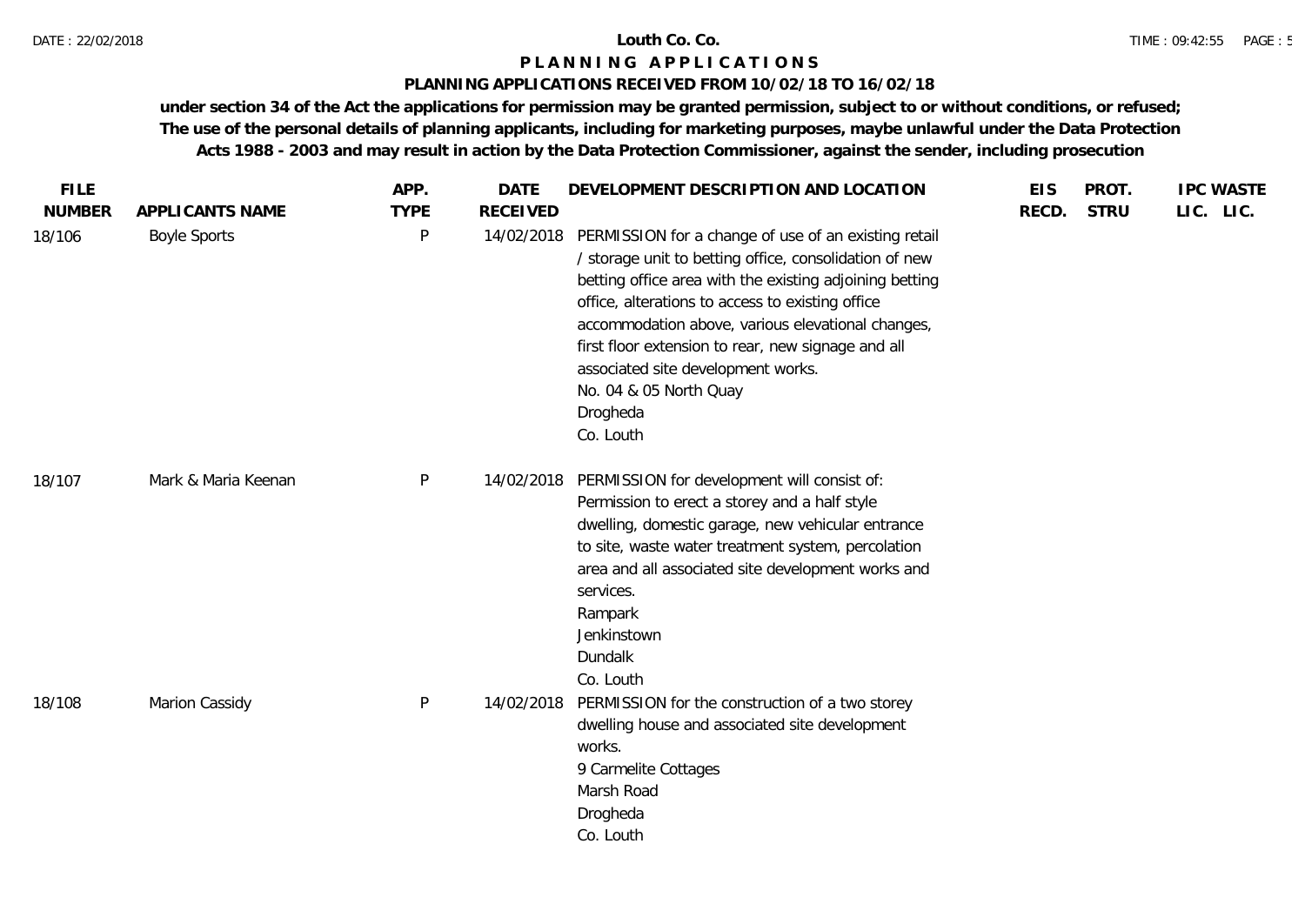## **PLANNING APPLICATIONS RECEIVED FROM 10/02/18 TO 16/02/18**

| <b>FILE</b><br><b>NUMBER</b> | APPLICANTS NAME                  | APP.<br><b>TYPE</b> | <b>DATE</b><br><b>RECEIVED</b> | DEVELOPMENT DESCRIPTION AND LOCATION                                                                                                                                                                                                                                                                                                                                                                                                                                                                     | <b>EIS</b><br>RECD. | PROT.<br><b>STRU</b> | <b>IPC WASTE</b><br>LIC. LIC. |
|------------------------------|----------------------------------|---------------------|--------------------------------|----------------------------------------------------------------------------------------------------------------------------------------------------------------------------------------------------------------------------------------------------------------------------------------------------------------------------------------------------------------------------------------------------------------------------------------------------------------------------------------------------------|---------------------|----------------------|-------------------------------|
| 18/109                       | Oonagh Staunton                  | P                   | 15/02/2018                     | Full planning permission for a Protected structure<br>under listing no. D044. PERMISSION for<br>development will consist of partial demolition of<br>existing rear extension and construction of proposed<br>new rear extension, replacement of existing windows<br>with new sliding sash windows to front and rear<br>elevations of existing two storey house, along with<br>internal alterations including the provision of a<br>bathroom at first floor.<br>4 Demesne Terrace<br>Dundalk<br>Co. Louth |                     |                      |                               |
| 18/110                       | Tateetra Livestock Limited       | $\mathsf{R}$        | 15/02/2018                     | (a) RETENTION permission to retain existing stone<br>clad pillars & double security gates and (b) full<br>planning permission to construct new associated<br>stone clad wing walls, pillars, boundary wall, all<br>ancillary works and the removal of existing concrete<br>post & rail fence at an existing agricultural entrance.<br>Balrobin<br>Kilkerly<br>Dundalk<br>Co. Louth                                                                                                                       |                     |                      |                               |
| 18/111                       | Connor Heatley & Amanda<br>Casey | P                   | 16/02/2018                     | PERMISSION for a single storey extension to rear<br>existing dwelling house and all associated site<br>development works.<br>49 O'Hanlon Park<br>Dundalk<br>Co. Louth                                                                                                                                                                                                                                                                                                                                    |                     |                      |                               |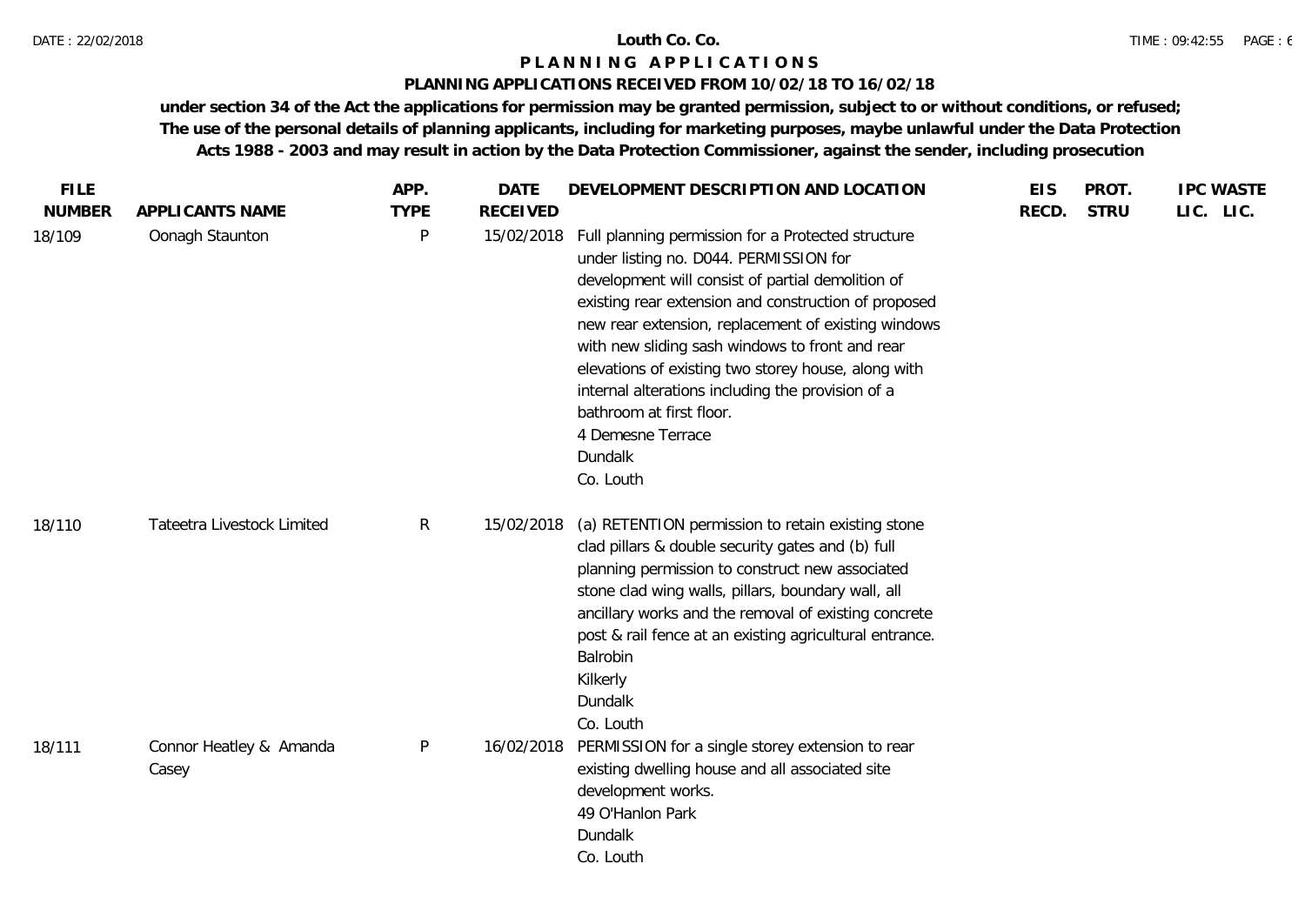### **PLANNING APPLICATIONS RECEIVED FROM 10/02/18 TO 16/02/18**

| <b>FILE</b>   |                       | APP.         | <b>DATE</b>     | DEVELOPMENT DESCRIPTION AND LOCATION                                                                                                                                                                                                                              | <b>EIS</b> | PROT.       | <b>IPC WASTE</b> |
|---------------|-----------------------|--------------|-----------------|-------------------------------------------------------------------------------------------------------------------------------------------------------------------------------------------------------------------------------------------------------------------|------------|-------------|------------------|
| <b>NUMBER</b> | APPLICANTS NAME       | <b>TYPE</b>  | <b>RECEIVED</b> |                                                                                                                                                                                                                                                                   | RECD.      | <b>STRU</b> | LIC. LIC.        |
| 18/112        | Aine & Stephen Markey | P            | 16/02/2018      | PERMISSION for development for a dormer style<br>dwelling house including waste water treatment<br>plant and polishing filter, new vehicular entrance<br>with new entrance piers and gates and all associated<br>site works.<br>Gorteen<br>Inniskeen<br>Co. Louth |            |             |                  |
| 18/113        | Mark Finnegan         | $\mathsf{P}$ | 15/02/2018      | Change of use from retail to coffee shop/cafe.<br>Old Bus Depot<br>Longwalk<br>Dundalk<br>Co. Louth                                                                                                                                                               |            |             |                  |
| 18/114        | Aine Hicks            | $\sf P$      | 16/02/2018      | PERMISSION sought for dwelling house, waste<br>water treatment unit and percolation area and all<br>associated site works.<br>Balgatheran<br>Tullyallen<br>Co. Louth                                                                                              |            |             |                  |